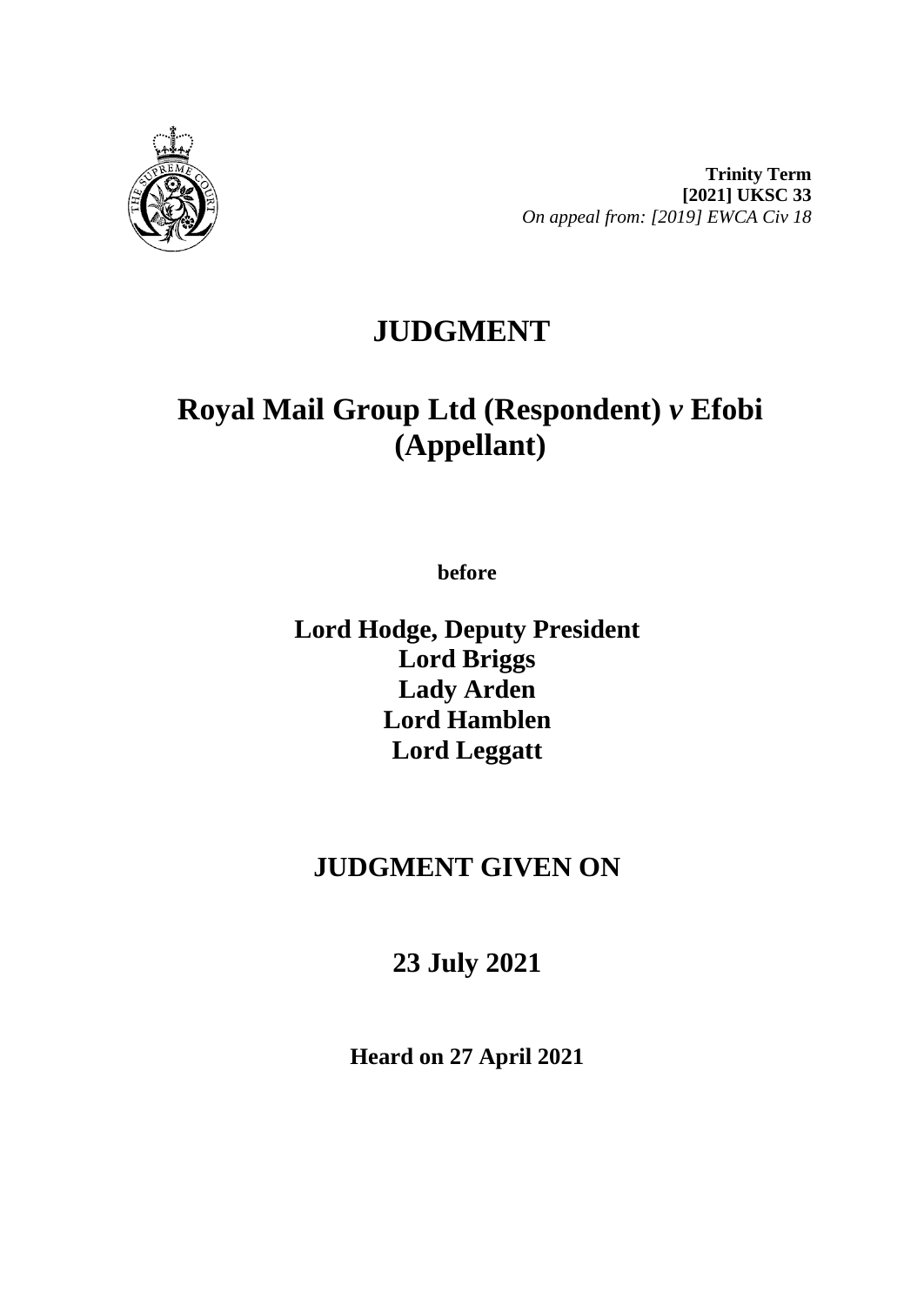Benedict Tompkins

(Instructed by Advocate (formerly known as the Bar Pro Bono Unit) )

*Appellant Respondent* Charles Ciumei QC<br>
Benedict Tompkins
David Reade QU<br>
David Roade QU<br>
David Roade QU<br>
David Roade QU<br>
David Roade QU<br>
David Roade QU<br>
David Roade QU<br>
David Roade QU<br>
David Roade D Georgina Leadbetter (Instructed by Weightmans LLP (Liverpool) )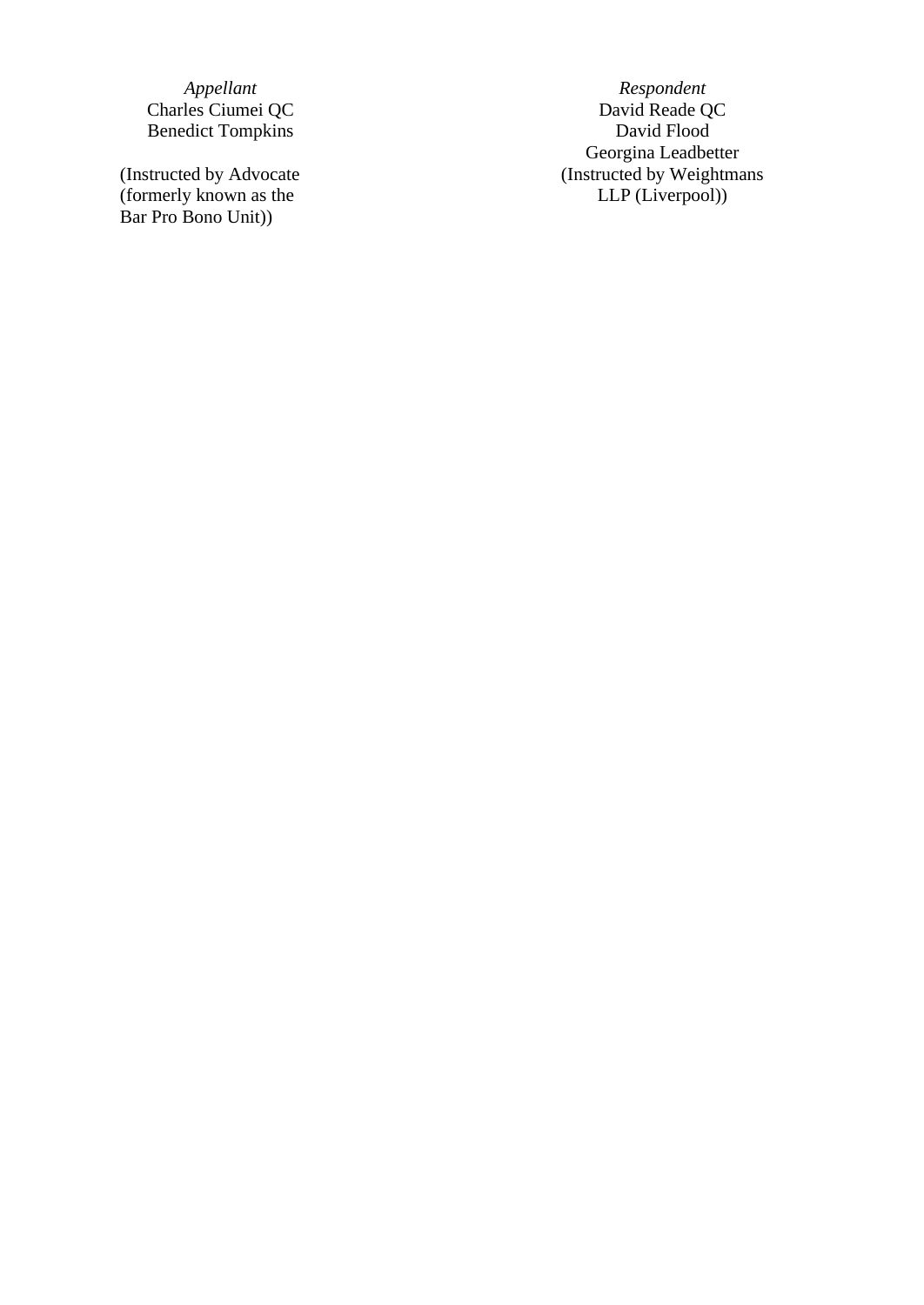## **LORD LEGGATT: (with whom Lord Hodge, Lord Briggs, Lady Arden and Lord Hamblen agree)**

### **Introduction**

1. The main issue raised on this appeal is whether a change in the wording of equality legislation has altered the burden of proof in employment cases where discrimination is alleged.

2. Section 54A(2) of the Race Relations Act 1976 provided that where, on the hearing of a complaint of discrimination or harassment on grounds of race:

> "… the complainant proves facts from which the tribunal could, apart from this section, conclude in the absence of an adequate explanation that the respondent -

> > (a) has committed such an act of discrimination or harassment against the complainant,

…

the tribunal shall uphold the complaint unless the respondent proves that he did not commit or, as the case may be, is not to be treated as having committed, that act."

3. This provision was one of a number of similarly worded provisions inserted in UK legislation by amendment pursuant to the European Communities Act 1972 on various dates between 2001 and 2006 in order to implement European Directives. Other such provisions included: section 63A of the Sex Discrimination Act 1975; section 17A(1C) of the Disability Discrimination Act 1995; regulation 29 of the Employment Equality (Religion or Belief) Regulations 2003 (SI 2003/1660); regulation 29 of the Employment Equality (Sexual Orientation) Regulations 2003 (SI 2003/1661); and regulation 37 of the Employment Equality (Age) Regulations 2006 (SI 2006/1031). (In two later provisions, not required by EU law, slightly different wording was used which referred to "a reasonable alternative explanation" instead of "an adequate explanation": see section 66(5) of the Equality Act 2006 and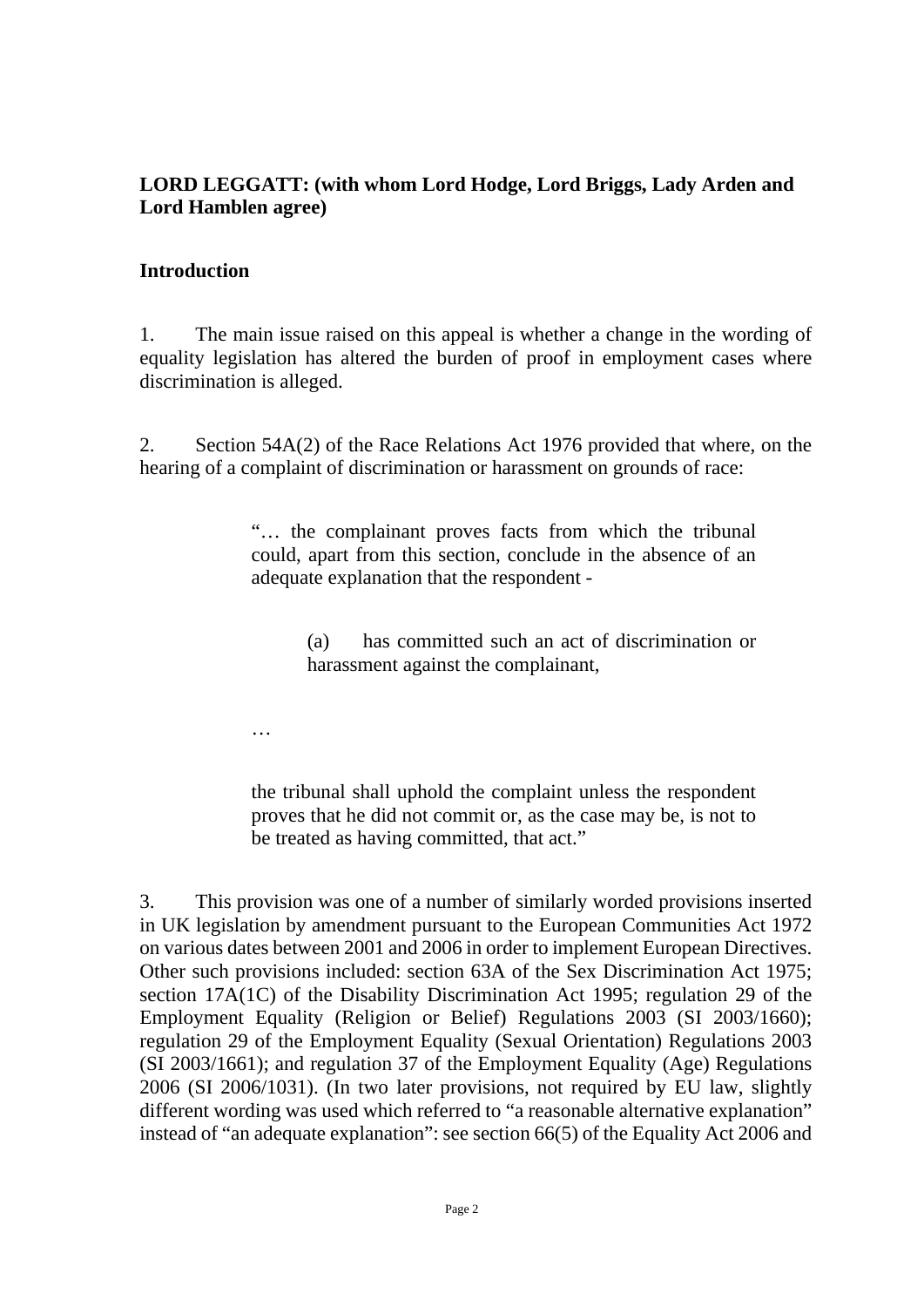regulation 20(5) of the Equality Act (Sexual Orientation) Regulations 2007 (SI 2007/1263).)

4. The relevant provisions of the European Directives were also in similar terms. Taking the example of discrimination on grounds of race, article 8(1) of Council Directive 2000/43/EC of 29 June 2000 required member states to take measures to ensure that:

> "when persons who consider themselves wronged because the principle of equal treatment has not been applied to them establish, before a court or other competent authority, facts from which it may be presumed that there has been direct or indirect discrimination, it shall be for the respondent to prove that there has been no breach of the principle of equal treatment."

See, in addition, article 4(1) of Directive 97/80/EC of 15 December 1997 on the burden of proof in cases of discrimination based on sex (extended to the UK by Council Directive 98/52/EC of 13 July 1998); and article 10(1) of Council Directive 2000/78/EC of 27 November 2000 establishing a general framework for equal treatment in employment and occupation.

5. The Equality Act 2010 (the "2010 Act") brought together into a single statute the domestic law prohibiting discrimination on grounds of all protected characteristics. [Section 13\(1\) of the 2010](http://uk.westlaw.com/Document/IC6874202491811DFA52897A37C152D8C/View/FullText.html?originationContext=document&transitionType=DocumentItem&vr=3.0&rs=PLUK1.0&contextData=(sc.Search)) Act defines direct discrimination as follows:

> "A person (A) discriminates against another (B) if, because of a protected characteristic, A treats B less favourably than A treats or would treat others."

Section 54A(2) of the Race Relations Act 1976, along with all the other similar legislative provisions referred to at para 3 above, was repealed. They were replaced by section 136 of the 2010 Act, which states:

### "**Burden of proof**

(1) This section applies to any proceedings relating to a contravention of this Act.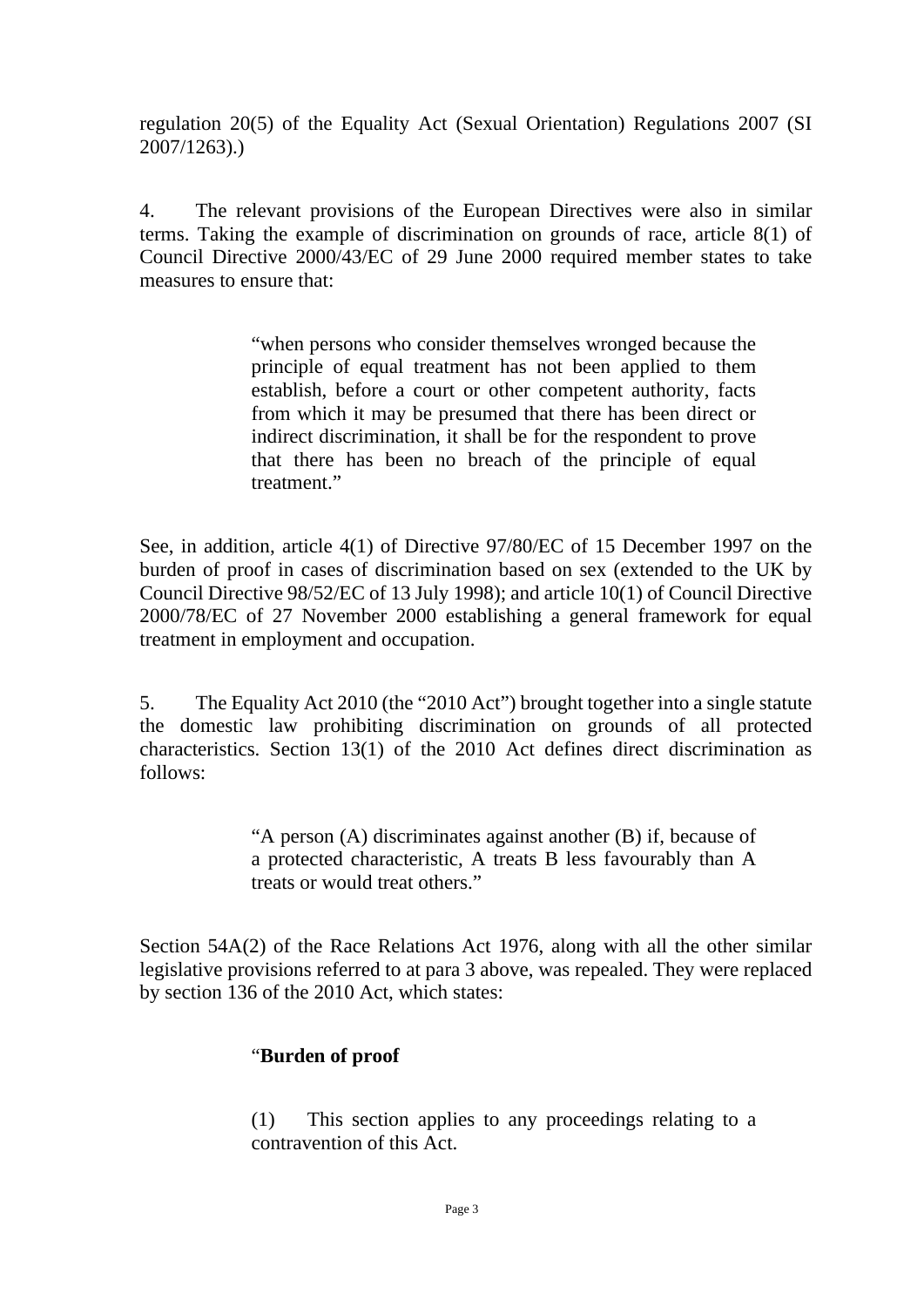(2) If there are facts from which the court could decide, in the absence of any other explanation, that a person (A) contravened the provision concerned, the court must hold that the contravention occurred.

(3) But subsection (2) does not apply if A shows that A did not contravene the provision. …"

6. The issue is whether the change of wording from "where … the complainant proves facts" to "[i]f there are facts" in section  $136(2)$  made a substantive change in the law. The answer, in my opinion, is that it did not, for reasons that I will give after indicating how the issue has arisen in this case.

## **The claim in this case**

7. The claimant, Mr Efobi, was born in Nigeria and identifies as black African and Nigerian. He is a citizen of the Republic of Ireland and holds qualifications in computing from Trinity College, Dublin, and Dublin City University. From 5 October 2011, he has been employed as a postman, initially by Angard Staffing Solutions Ltd, which provides staffing services to the respondent, Royal Mail Group Ltd ("Royal Mail") and, from 27 August 2013, directly by Royal Mail.

8. Wishing to move from his job as a postman to a management or IT role in which he could put his computing qualifications to good use, the claimant made over 30 applications for such positions within Royal Mail on various dates between 30 December 2011 and 3 February 2015. None of the applications was successful.

9. In June 2015 Mr Efobi began proceedings against Royal Mail in the employment tribunal, complaining of indirect and direct discrimination in relation to his unsuccessful job applications and harassment on grounds of race. He later amended his claim to add a complaint that he had been victimised at work as a result of bringing his employment claim. In its decision on liability the tribunal upheld the complaint of victimisation and one of the complaints of harassment. The other claims were dismissed.

10. The claimant appealed against the dismissal of his direct discrimination claim to the Employment Appeal Tribunal: see [2018] ICR 359. The appeal tribunal (Elisabeth Laing J) allowed the appeal on two grounds. These were: (i) that the employment tribunal had wrongly interpreted section 136(2) of the 2010 Act (quoted at para 5 above) as imposing an initial burden of proof on the claimant; and (ii) that the employment tribunal had in any event erred in law in its assessment of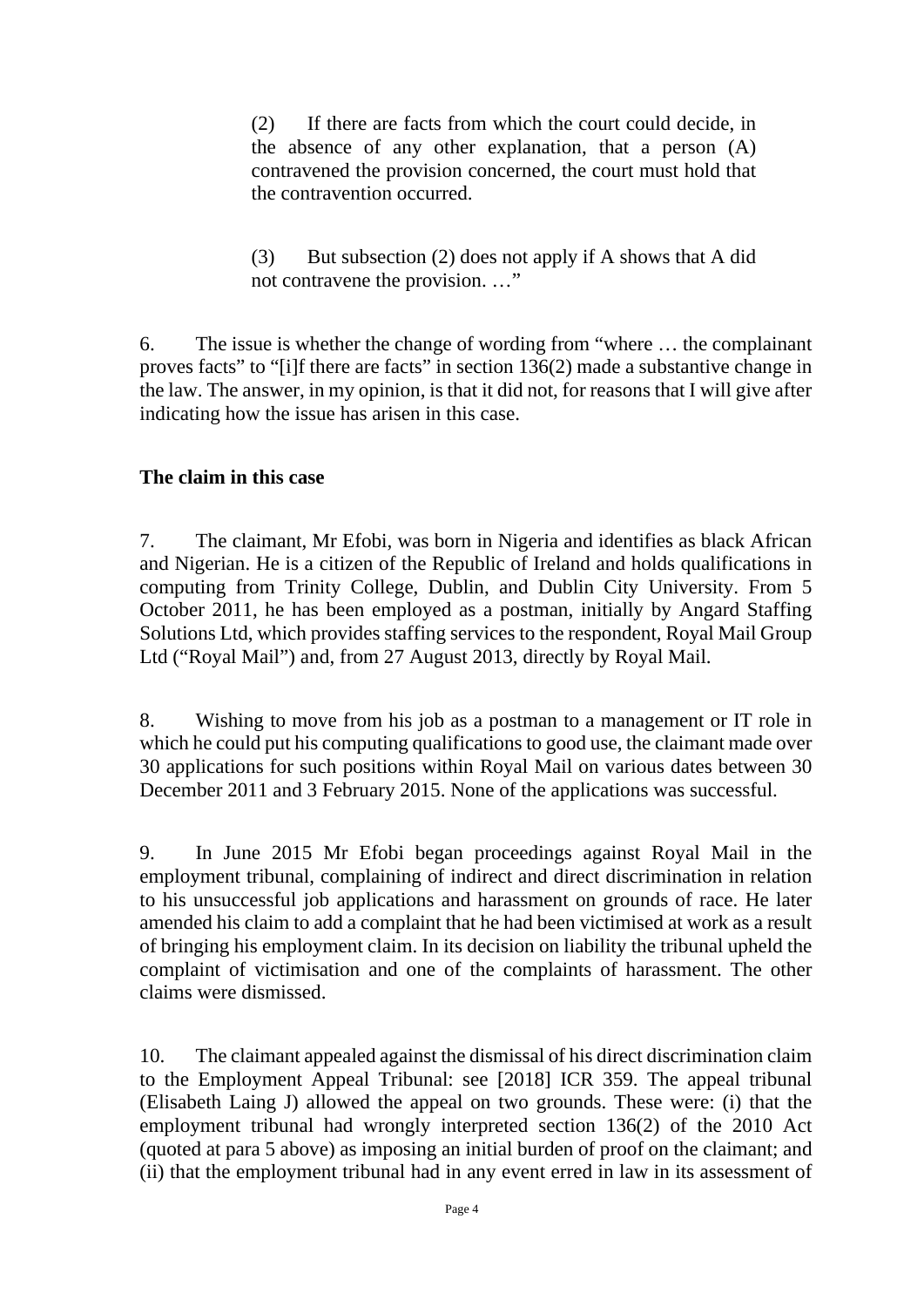the evidence. In the light of these conclusions, the appeal tribunal ordered that the claim be remitted for rehearing.

11. Royal Mail appealed from this decision to the Court of Appeal: see [2019] EWCA Civ 18; [2019] ICR 750. In the meantime, on an appeal to the Court of Appeal in another case, the decision of the Employment Appeal Tribunal in the present case on the interpretation of section 136(2) of the 2010 Act had been overruled: see *Ayodele v Citylink Ltd* [2017] EWCA Civ 1913; [2018] ICR 748. When the present case was heard by the Court of Appeal, the court was therefore bound by its previous decision in *Ayodele* to allow Royal Mail's appeal on this issue. The Court of Appeal (Sir Patrick Elias, with whom Underhill and Baker LJJ agreed) also held that the employment tribunal had not made any error of law in its analysis of the evidence and accordingly reversed the decision of the appeal tribunal.

### **The issues on this appeal**

12. The claimant appeals to this court on two grounds. The first and principal ground concerns the correct interpretation of section 136(2) of the 2010 Act (the "burden of proof issue"). The second ground maintains that the employment tribunal erred in law in not drawing any adverse inference from the fact that Royal Mail adduced no evidence from anyone who actually dealt with any of the claimant's job applications (the "adverse inference issue").

# **The burden of proof issue**

13. I will refer to section 54A(2) of the Race Relations Act 1976 and the other similar provisions mentioned at para 3 above which were replaced by section 136 of the 2010 Act as "the old provisions". I did not understand there to be any dispute between the parties about how the old provisions were interpreted by the courts.

# *Effect of the old provisions*

14. The old provisions established a two-stage process for analysing complaints of discrimination. At the first stage, they placed the burden on the claimant to prove, on the balance of probabilities, facts from which the tribunal could conclude, in the absence of an adequate explanation, that an unlawful act of discrimination (or other prohibited conduct) had been committed. If that burden was not discharged, the claim failed. If such facts were proved, the burden moved to the employer to explain the reason(s) for the alleged discriminatory treatment and satisfy the tribunal that the protected characteristic played no part in those reasons. Unless the employer discharged that burden, the claim succeeded.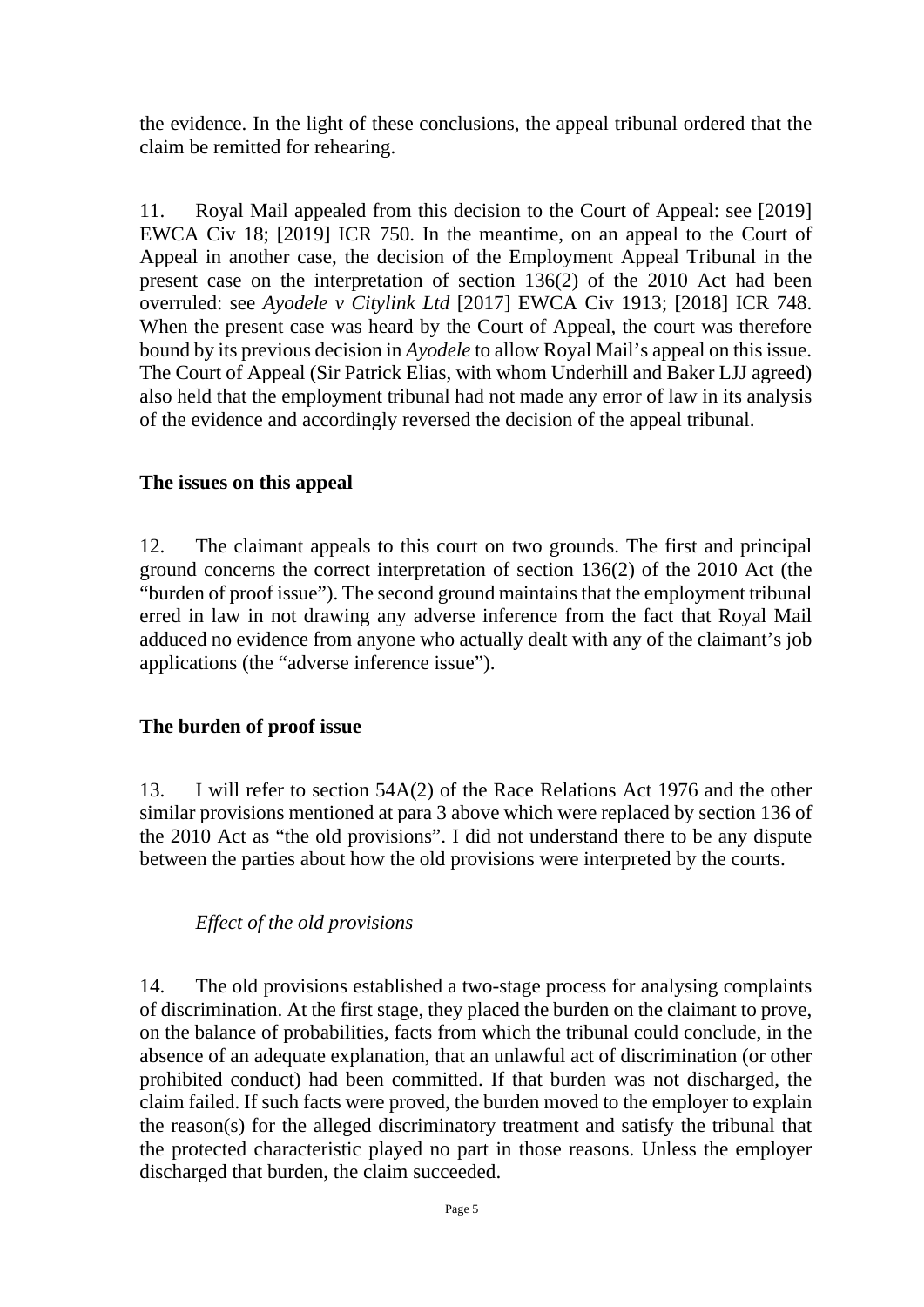15. The rationale for placing the burden on the employer at the second stage is that the relevant information about the reasons for treating the claimant less favourably than a comparator is, in its nature, in the employer's hands. A claimant can seek to draw inferences from outward conduct but cannot give any direct evidence about the employer's subjective motivation - not least since, as Lord Browne-Wilkinson observed in *Glasgow City Council v Zafar* [1997] 1 WLR 1659 at 1664: "those who discriminate … do not in general advertise their prejudices: indeed they may not even be aware of them." On the other hand, it would be unduly onerous to require an employer to disprove a mere assertion of discrimination. The aim of the old provisions was accordingly to strike a fair balance by requiring proof of primary facts from which, in the absence of explanation, an inference of discrimination could be drawn; but then, if that hurdle is surmounted, requiring the employer to prove that there has been no contravention of the law. As Advocate General Mengozzi said in *Meister v Speech Design Carrier Systems GmbH* (Case C-415/10) [2012] ICR 1006, para 22, in explaining the approach to the burden of proof taken in the European Directives which the old provisions were intended to implement:

> "A measure of balance is therefore maintained, enabling the victim to claim his right to equal treatment but preventing proceedings from being brought against the respondent solely on the basis of the victim's assertions."

16. Authoritative guidance on the effect of the old provisions was given by the Employment Appeal Tribunal in *Barton v Investec Henderson Crosthwaite Securities Ltd* [2003] ICR 1205 and approved (with slight adjustment) by the Court of Appeal in *Igen Ltd v Wong* [2005] EWCA Civ 142; [2005] ICR 931. Further guidance was given by the Employment Appeal Tribunal in *Laing v Manchester City Council* [2006] ICR 1519, which was approved by the Court of Appeal in *Madarassy v Nomura International plc* [2007] EWCA Civ 33; [2007] ICR 867.

17. The guidance given by the Court of Appeal in *Igen Ltd v Wong* and *Madarassy* was in turn approved by the Supreme Court in *Hewage v Grampian Health Board* [2012] UKSC 37; [2012] ICR 1054, paras 25-32. Lord Hope of Craighead (with whom the other Justices agreed) said at para 32:

> "The points made by the Court of Appeal about the effect of the statute in these two cases could not be more clearly expressed, and I see no need for any further guidance."

18. Two points established by this guidance are significant for present purposes.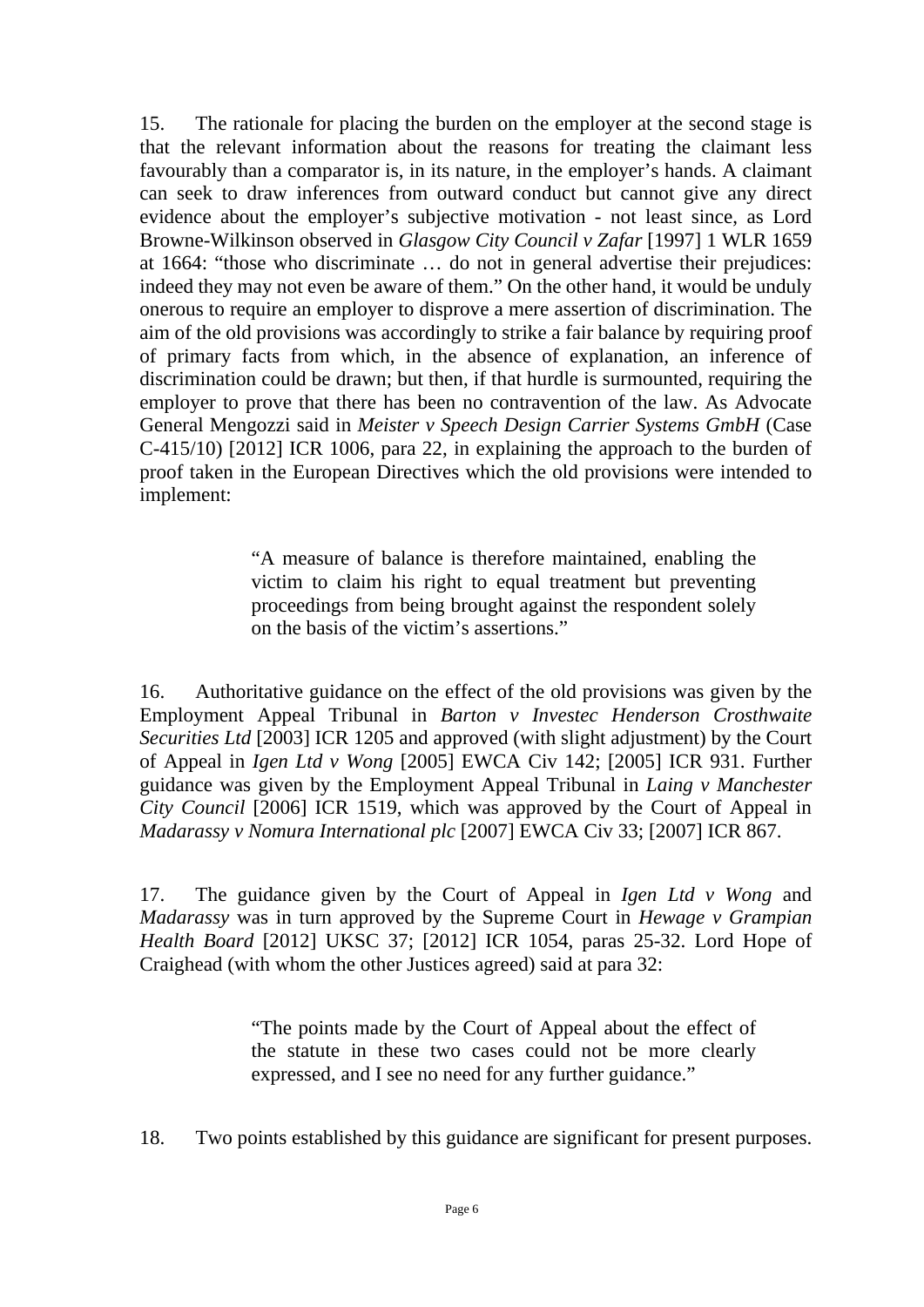19. First, although the old provisions required the tribunal to adopt a two-stage process of analysis, they did not require the tribunal to divide hearings into two parts to correspond to those analytical stages and tribunals were discouraged from doing so: see eg *Igen Ltd v Wong*, para 19. As Mummery LJ said in *Madarassy* at para 70:

> "… the tribunal does not in practice hear the evidence and the argument in two stages. The employment tribunal will have heard all the evidence in the case before it embarks on the twostage analysis in order to decide, first, whether the burden of proof has moved to the respondent and, if so, secondly, whether the respondent has discharged the burden of proof."

20. Second, although the language of the old provisions referred to the complainant having to prove facts, and there was no mention of evidence from the respondent, the courts held that the tribunal was not prevented from taking account at the first stage of evidence adduced by the respondent in so far as it was relevant in deciding whether the burden of proof had moved to the respondent.

21. Thus, the Court of Appeal in *Igen Ltd v Wong*, at para 24, made it clear that the employment tribunal could take account of evidence from the respondent which assisted the tribunal to conclude that, in the absence of an adequate explanation, discrimination by the respondent on a proscribed ground would have been established. In *Laing v Manchester City Council* [2006] ICR 1519, para 56, it was argued that such evidence was the only evidence from the respondent which the employment tribunal was permitted to take into account at the first stage, and that it was not permissible at that stage to take account of any evidence from the respondent pointing the other way, that is, tending to undermine the claimant's case. The appeal tribunal rejected that argument. The judgment of the appeal tribunal was given by Elias J (President), who said at para 59:

> "In our view the reference to 'the complainant proves facts' in section 54A(2) does not mean that it is only the facts adduced by him (plus supporting facts adduced by the respondent) that can be considered; it is merely indicating that at that stage the burden rests on the complainant to satisfy the tribunal, after a consideration of all the facts, that a prima facie case exists sufficient to require an explanation."

22. Elias J emphasised in this context the distinction between "facts" and "explanation". In *Igen Ltd v Wong* the Court of Appeal had made it clear that, in considering at the first stage of the analysis what inferences or conclusions can be drawn from the primary facts, the tribunal must ignore any explanation for those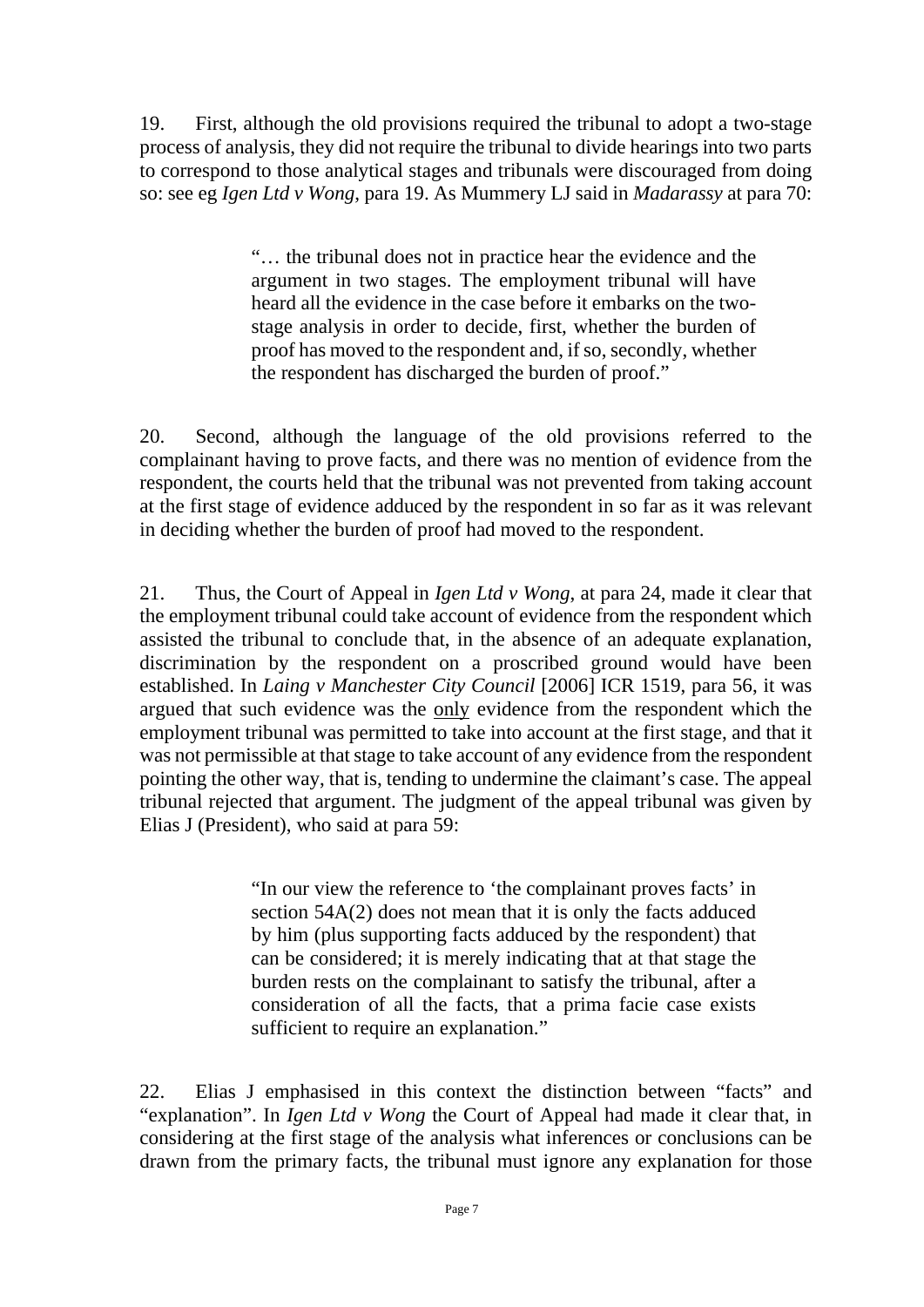facts given by the respondent and assume that there is no adequate explanation for them: see paras 21-22 and also para (6) of the guidance annexed to the judgment. That assumption is required by the statutory wording and is necessary to ensure that the claimant does not end up having to disprove an explanation advanced by the respondent at the first stage, which would defeat the object of the split burden of proof. In *Laing*, however, Elias J said (at para 60):

> "… the obligation for the employer to provide an *explanation* once the prima facie case has been established, strongly suggests that he is expected to provide a reason for the treatment. An explanation is just that; the employer must explain. Why has he done what could be considered to be a racially discriminatory act? It is not the language one would expect to describe facts that he may have adduced to counter or put into context the evidence adduced by the claimant." (Emphasis in original)

Thus, in *Laing* it was held that the employment tribunal had been entitled to rely at the first stage on evidence adduced by the employer that the manager whose conduct was complained of had indiscriminately treated all subordinates in an abrupt fashion, irrespective of their race (see para 57).

23. In *Madarassy* the Court of Appeal endorsed this approach. Mummery LJ (with whose judgment Laws and Maurice Kay LJJ agreed) said at para 71:

> "Section 63A(2) [of the Sex Discrimination Act 1975] does not expressly or impliedly prevent the tribunal at the first stage from hearing, accepting or drawing inferences from evidence adduced by the respondent disputing and rebutting the complainant's evidence of discrimination. The respondent may adduce evidence at the first stage to show that the acts which are alleged to be discriminatory never happened; or that, if they did, they were not less favourable treatment of the complainant; or that the comparators chosen by the complainant or the situations with which comparisons are made are not truly like the complainant or the situation of the complainant; or that, even if there has been less favourable treatment of the complainant, it was not on the ground of her sex or pregnancy."

I comment in passing that the last of the possibilities mentioned in this passage must refer to facts which indicate that, even if there has been less favourable treatment of the complainant, this was not on the ground of her sex or pregnancy. It should not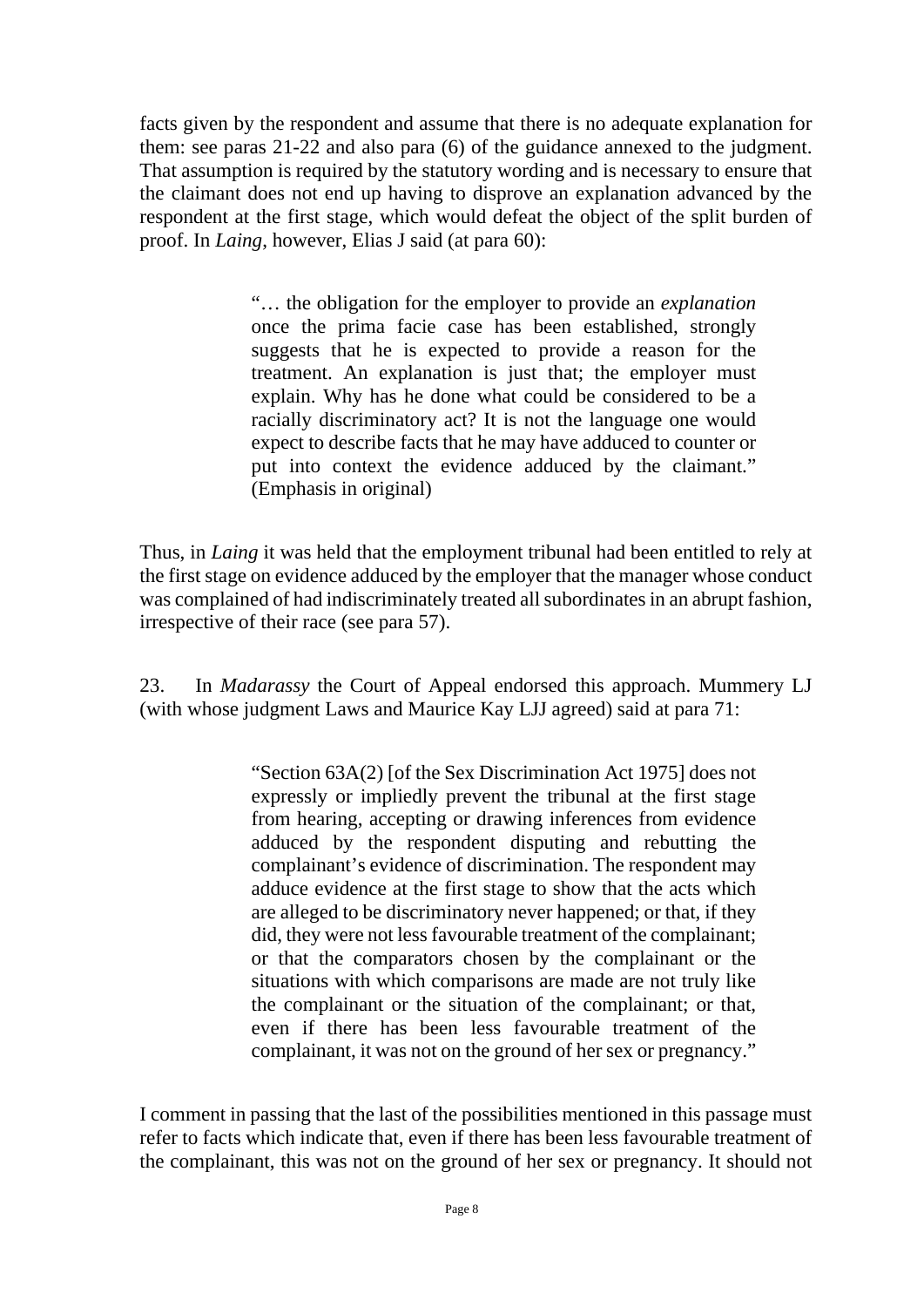be read as diluting the rule that evidence of the reason for any such less favourable treatment cannot be taken into account at the first stage.

#### *Has the law changed?*

24. As Singh LJ observed in *Ayodele* at para 100, for seven years after the enactment of the 2010 Act the legal community proceeded on the assumption that no change of substance was made by section 136. That was evidently the government's view when the 2010 Act was enacted, as is clear from the Explanatory Notes which accompanied the Bill during its passage through Parliament. There was no material change between the first and final version of the Explanatory Notes in the explanation given of what became section 136 of the Act. The final version, published with the Act, explains the effect of this section (at para 443) as follows:

> "This section provides that, in any claim where a person alleges discrimination, harassment or victimisation under the Act, the burden of proving his or her case starts with the claimant. Once the claimant has established sufficient facts, which in the absence of any other explanation point to a breach having occurred, the burden shifts to the respondent to show that he or she did not breach the provisions of the Act."

Another example of the general understanding of the effect of section 136 is the *Employment Statutory Code of Practice*, published by the Equality and Human Rights Commission in 2015, para 15.32, which states:

> "A claimant alleging that they have experienced an unlawful act must prove facts from which an employment tribunal could decide or draw an inference that such an act has occurred."

25. The claimant submits that this understanding fails to take account of how the relevant wording has changed. Section 136(2) no longer uses the words "[w]here … the complainant proves facts". Instead, it adopts a neutral formulation: "[i]f there are facts …". The meaning of this provision must be discerned from the language used, and not from the language of the old provisions which were repealed by the 2010 Act. The claimant argues that the appeal tribunal was right to hold that the language used in section 136(2) has brought about a substantive change in the law. As it was put by the appeal tribunal (at para 78):

> "Section 136(2) does not put any burden on a claimant. It requires the tribunal, instead, to consider all the evidence, from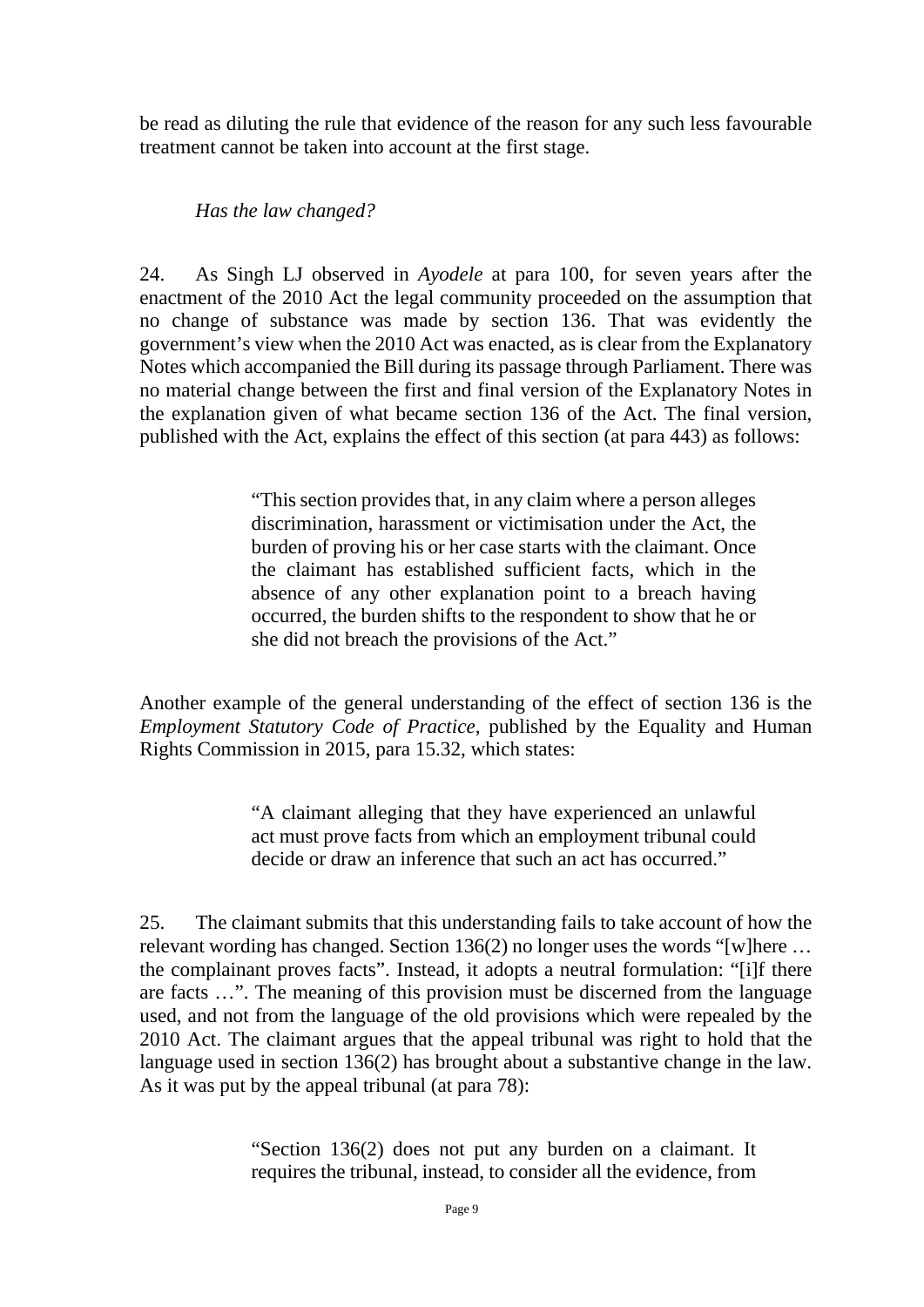all sources, at the end of the hearing, so as to decide whether or not 'there are facts etc'... Its effect is that if there are such facts, and no explanation from A, the tribunal must find the contravention proved. If, on the other hand, there are such facts, but A shows he did not contravene the provision, the tribunal cannot find the contravention proved. Long before section 136 was enacted, industrial tribunals were discouraged from acceding to submissions of no case to answer at the end of an applicant's evidence in a discrimination claim. Section 136 prohibits a submission of no case to answer, because it requires the tribunal to consider all the evidence, not just the claimant's, and because it is explicit in not placing any initial burden on a claimant. The word 'facts' in section 136(2) rather than 'evidence' shows, in my judgment, that Parliament requires the tribunal to apply section 136 at the end of the hearing, when making its findings of fact. It may therefore be misleading to refer to a shifting of the burden of proof, as this implies, contrary to the language of section 136(2), that Parliament has required a claimant to prove something. It does not appear to me that it has done."

26. The central point made in this passage is that section 136(2) requires the employment tribunal to consider all the evidence from all sources, not just the claimant's evidence, so as to decide whether or not "there are facts etc". I agree that this is what section 136(2) requires. I do not, however, accept that this has made a substantive change in the law. The reason is that this was already what the old provisions required as they had been interpreted by the courts. As discussed at paras 20-23 above, it had been authoritatively decided that, although the language of the old provisions referred to the complainant having to prove facts and did not mention evidence from the respondent, the tribunal was not limited at the first stage to considering evidence adduced by the claimant; nor indeed was the tribunal limited when considering the respondent's evidence to taking account of matters which assisted the claimant. The tribunal was also entitled to take into account evidence adduced by the respondent which went to rebut or undermine the claimant's case.

27. The desirability of making this clear explains why the relevant wording has been changed. I would adopt what Singh LJ said in *Ayodele* at para 103:

> "What then is to be made of the fact that the wording of section 136 is different from the predecessor provisions? It seems to me that the answer lies in the fact that the previous wording was not entirely clear that what should be considered at the first stage was *all* the evidence, from whatever source it had come, and not only the evidence adduced by the *claimant*. Its express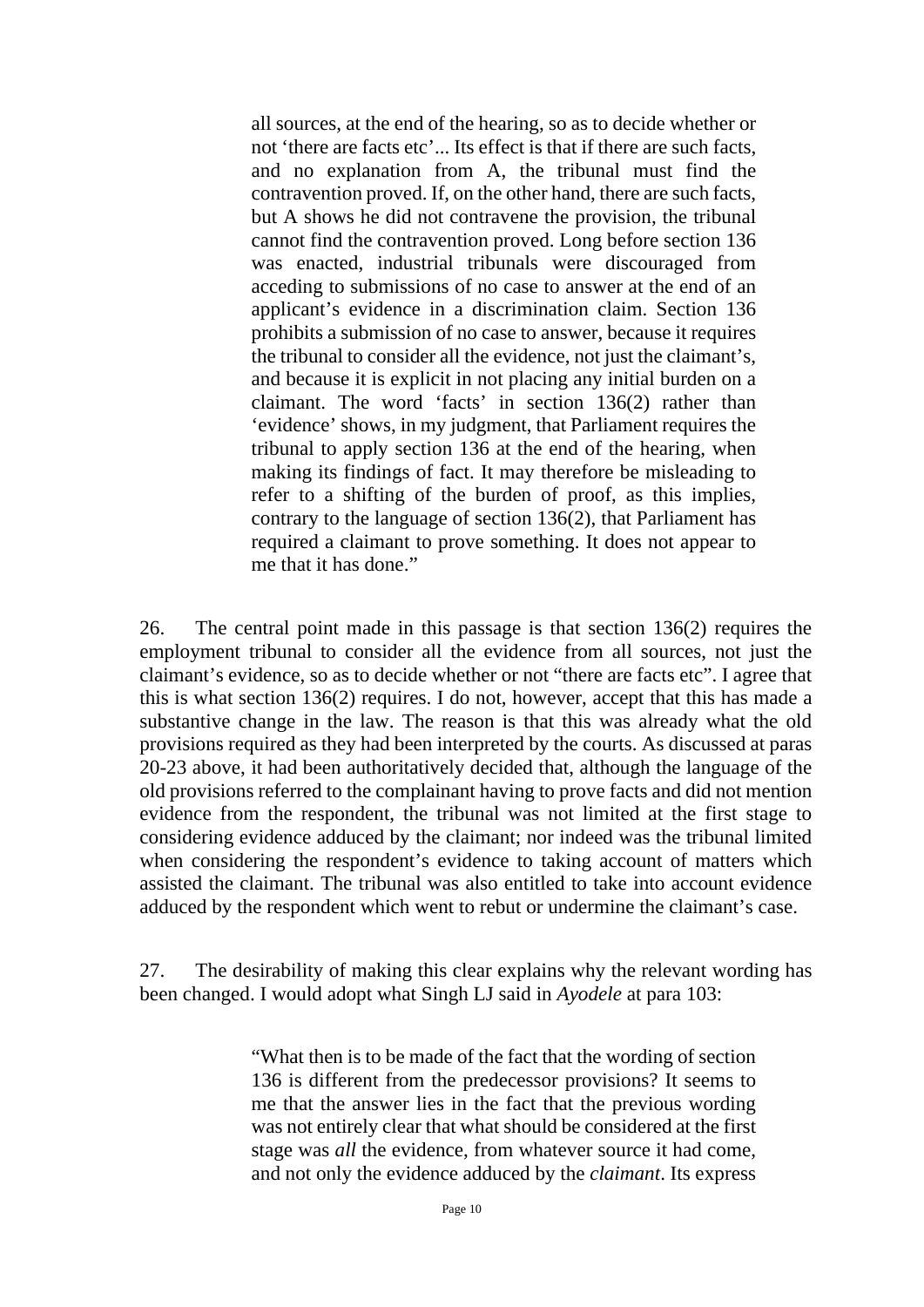wording was apt to mislead in that regard, as it referred only to the complainant. This had been clarified in the case law on the predecessor provisions, in particular by the appeal tribunal in *Laing* [2006] ICR 1519, which was approved by this court in *Madarassy* [2007] ICR 867. Parliament can be taken to have known of that case law when it enacted section 136. The provision can sensibly be read as making that point clear on the face of the legislation." (Emphasis in original)

28. The aspect of section 136(2) which is the focus of this appeal is not the only respect in which the opportunity was taken to alter the wording of the old provisions so as more clearly to reflect the way in which they had been interpreted by the courts. The old provisions referred to "an adequate explanation" (or "a reasonable alternative explanation"). Those phrases were also apt to mislead in that they could have given the impression that the explanation had to be one which showed that the employer had acted for a reason which satisfied some objective standard of reasonableness or acceptability. It was, however, established that it did not matter if the employer had acted for an unfair or discreditable reason provided that the reason had nothing to do with the protected characteristic: see eg *Glasgow City Council v Zafar* [1997] 1 WLR 1659, 1663; *Bahl v The Law Society* [2004] EWCA Civ 1070; [2004] IRLR 799; *Laing v Manchester City Council*, para 51. It seems likely that the change of wording to refer to "any other explanation" was intended to make this clearer.

29. Unfortunately, as this case has shown, replacing "[w]here … the complainant proves facts" by "[i]f there are facts" created the possibility for a different misunderstanding that there is no longer any burden of proof on a claimant. There is nothing in the background to the 2010 Act which provides any support for a suggestion that this was or might have been a goal of the legislation: see *Ayodele*, paras 96-100. Indeed, the Explanatory Notes, quoted at para 24 above, positively suggest otherwise. Furthermore, there was no need to state in section 136(2) that the burden of proving facts from which the requisite inference can be drawn lies on the claimant because that is the effect of the general law. Any court or tribunal which is required to make findings of fact may face a situation in which it is unclear from the evidence whether something is a fact or not. To enable a court or tribunal to know how to proceed in such a situation, the law has developed rules about the burden and standard of proof. In civil cases (including employment disputes) the general rule is that a court or tribunal must find that something asserted by a party is a fact if, and only if, its truth is shown by sufficient evidence to be more probable than not.

30. As counsel for the claimant properly accepted when questioned on this point, it follows from the application of this basic rule of evidence that an employment tribunal may only find that "there are facts" for the purpose of section 136(2) of the 2010 Act if the tribunal concludes that it is more likely than not that the relevant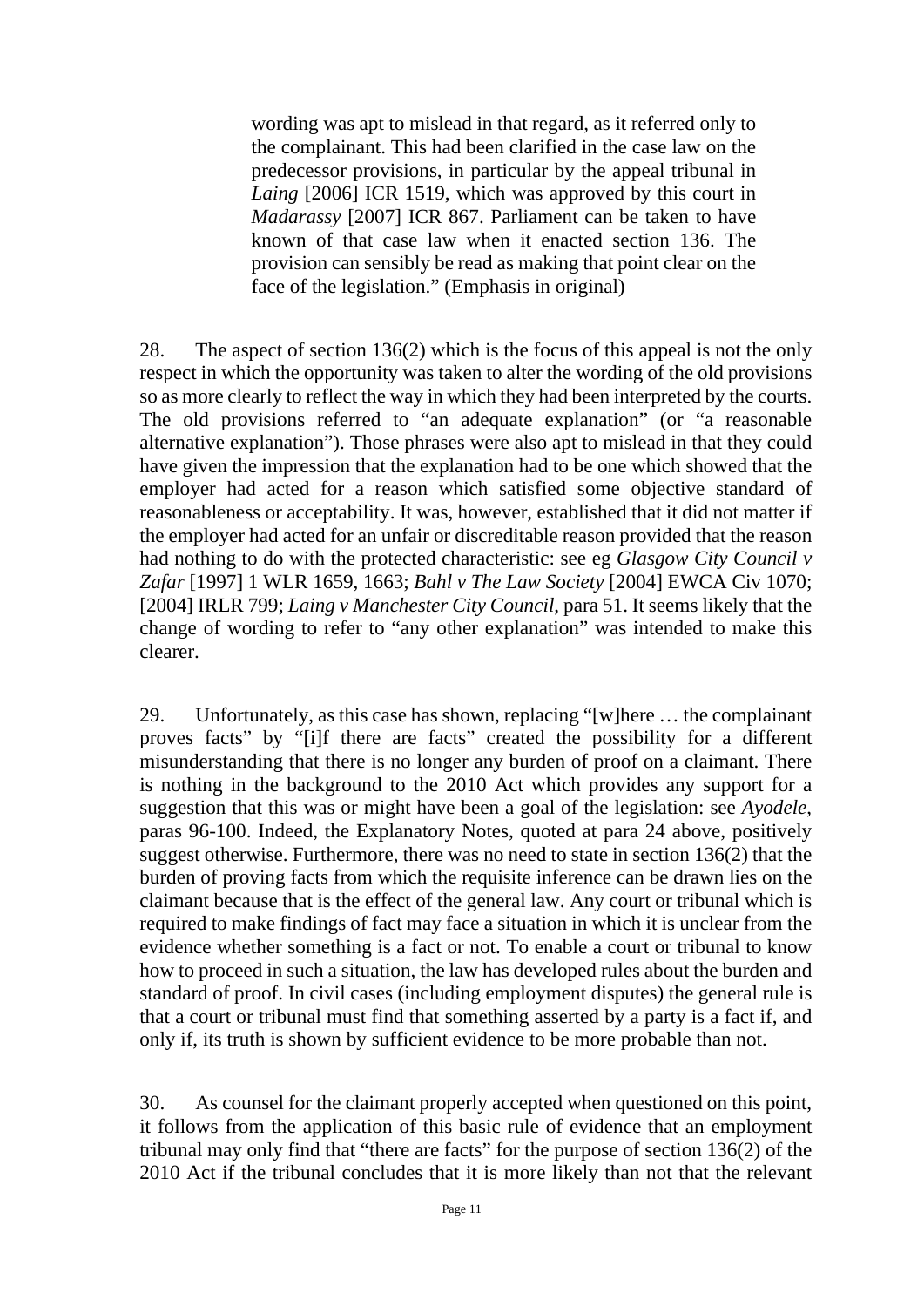assertions are true. This means that the claimant has the burden of proving, on the balance of probabilities, those matters which he or she wishes the tribunal to find as facts from which the inference could properly be drawn (in the absence of any other explanation) that an unlawful act was committed. This is not the whole picture since, as discussed, along with those facts which the claimant proves, the tribunal must also take account of any facts proved by the respondent which would prevent the necessary inference from being drawn. But that does not alter the position that, under section 136(2) of the 2010 Act just as under the old provisions, the initial burden of proof is on the claimant to prove facts which are sufficient to shift the burden of proof to the respondent.

31. Counsel for the claimant sought to support the submission that the burden on the claimant to prove facts at the first stage of the analysis has been replaced by a "neutral burden" by drawing an analogy with the law of unfair dismissal. In unfair dismissal cases the burden lies on the claimant to prove that he or she was dismissed from employment and then on the employer to show what the reason for the dismissal was and that it was a potentially fair reason. Whether the dismissal was fair or unfair depends on whether in the circumstances (including the size and administrative resources of the employer's undertaking) the employer acted reasonably or unreasonably in treating the reason established by the employer as a sufficient reason for dismissing the employee: see section 98(4)(a) of the Employment Rights Act 1996. At this final stage there is no burden on either party. The determination is simply one for the tribunal to make "in accordance with equity and the substantial merits of the case": see section 98(4)(b).

32. I do not think that this comparison assists the claimant. Deciding whether a dismissal was fair or unfair is not a fact-finding exercise. It is a purely evaluative assessment made after all the relevant facts have been found. If there is an analogy with section 136(2) of the 2010 Act, it is with the determination which the tribunal is required to make as to whether or not it can conclude from the facts found that, in the absence of any other explanation, an unlawful act was committed. That determination involves an exercise of evaluation which - like section 98(4) of the Employment Rights Act 1996 - is neutral in that the legislation does not impose on either party a burden of satisfying the tribunal that one or other conclusion should be drawn. Section 136(2) of the 2010 Act is no different in this respect, however, from the old provisions, which also did not impose any such burden of persuasion on either party.

33. I should also mention that the Employment Appeal Tribunal was in my view wrong to suggest that section 136(2) has changed the law so as to prohibit a respondent from submitting at the conclusion of the claimant's evidence that there is no case to answer. It is certainly true that, as noted earlier, employment tribunals have long been encouraged to hear all the evidence in the case before reaching any conclusions and that to do so is good practice. As mentioned at para 21 above, it was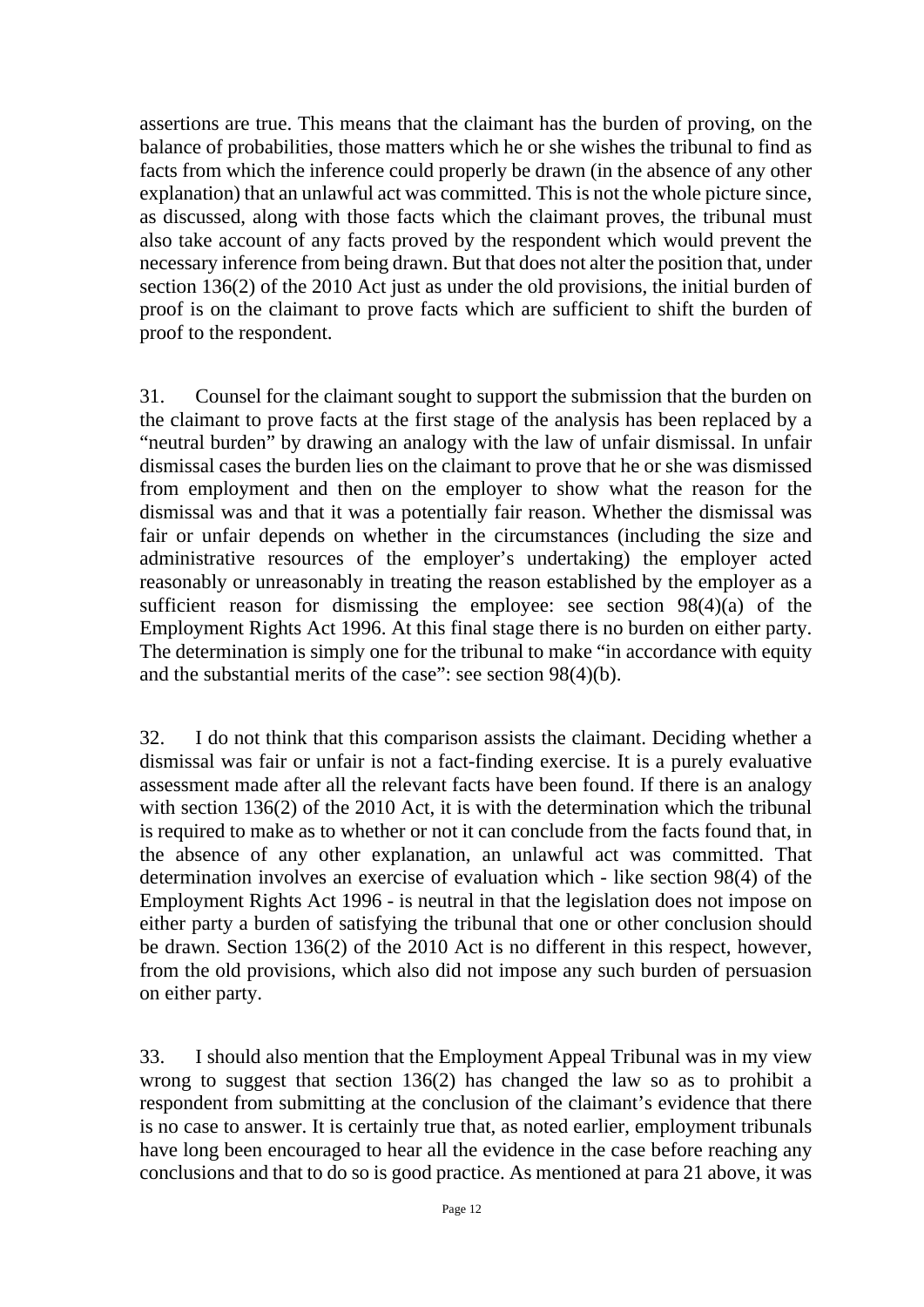also clear that, in order to discharge the burden of proof on the claimant under the old provisions, a claimant could rely on evidence from the respondent - for example, answers elicited in cross-examining the respondent's witnesses - which assisted his or her case. There is, however, nothing in section 136(2), any more than there was in the old provisions, which prohibits the tribunal as a matter of law from dismissing the claim after hearing the evidence adduced by the claimant if it is clear at that point that the claim is entirely hopeless. If it is plain from the evidence adduced by the claimant that there is simply no basis for alleging discrimination, the tribunal is not legally obliged to hear evidence from the respondent just in case the respondent comes to the claimant's rescue and makes a case against itself. Nor can I see that the use of the word "facts" rather than "evidence" in section 136(2) - the same word as was used in the old provisions - carries such an implication. It will seldom be safe to conclude that there are no facts from which the tribunal could decide that the test in section 136(2) is satisfied until the end of hearing. But there is nothing in section 136(2) which excludes that possibility as a matter of law.

34. Accordingly, in agreement with the Court of Appeal in *Ayodele*, I conclude that the change in the language used in section 136(2) of the 2010 Act has not made any substantive change in the law.

*Application to this case*

35. The employment tribunal in this case summarised the law as regards the burden of proof as follows:

> "It was for the claimant to prove facts from which the tribunal could conclude that there was discrimination. Subject to that it would fall for the respondent to prove that there was no unlawful discrimination. In the event that the claimant satisfied the burden of proof upon him, then absent an innocent explanation which was accepted by the tribunal his claim(s) would succeed."

36. It cannot be said that this was a very satisfactory summary of the law. In particular, it did not make clear that any explanation given by the respondent must be ignored at the first stage. It is safe to assume that the tribunal was well aware of that point, however, not least because it was spelt out in the respondent's written submissions to the tribunal. The summary also followed the language of the old provisions in stating that it was "for the claimant to prove facts", and thus did not reflect the point that it is also open to the respondent to prove facts at the first stage. Again, however, the tribunal may be taken to have understood the correct position, not least as *Laing* and *Madarassy* were cited by the respondent. In any case, the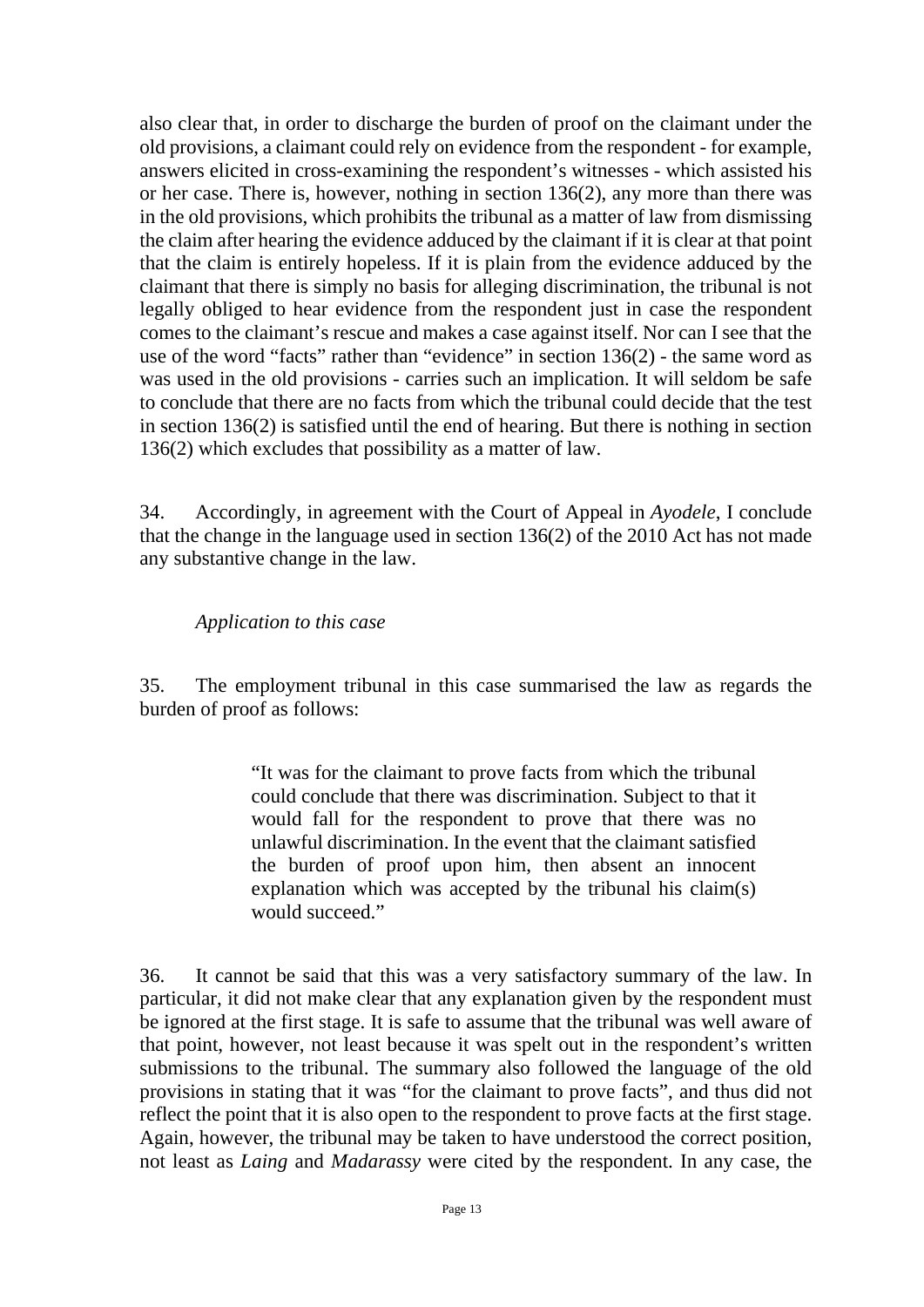incompleteness of the tribunal's statement could not have prejudiced the claimant, as there is no suggestion that the tribunal wrongly ignored facts proved by the respondent which assisted the claimant's case.

37. The critical point for present purposes is that, in placing upon the claimant the burden of proving facts from which the tribunal could conclude (in the absence of any other explanation) that there was discrimination, the tribunal did not make an error of law. The claimant's first and principal ground of appeal therefore fails.

38. Before leaving this issue, it is worth repeating Lord Hope's reminder in *Hewage v Grampian Health Board* that it is important not to make too much of the role of the burden of proof provisions. As he said at para 32:

> "They will require careful attention where there is room for doubt as to the facts necessary to establish discrimination. But they have nothing to offer where the tribunal is in a position to make positive findings on the evidence one way or the other."

### **The adverse inference issue**

39. At the hearing in the employment tribunal Royal Mail did not adduce evidence from anyone who had actually been responsible for rejecting any of the claimant's job applications. Instead, they called as witnesses two managers who were familiar with the recruitment processes and how in general terms appointments were made. Those witnesses sought to explain the likely reasoning processes of the recruiters but they could not say what the actual reasons for the relevant decisions were. The claimant's second ground of appeal is that the tribunal should have drawn adverse inferences from the failure to call the actual decision-makers. Counsel for the claimant further submits that the Court of Appeal wrongly held that drawing any such adverse inference was impermissible, when Sir Patrick Elias said at para 44:

> "If the employer fails to call the actual decision-makers, he is at risk of failing to discharge the burden which arises at the second stage, but no adverse inference can be drawn at the first stage from the fact that he has not provided an explanation as Mummery LJ said in terms in para 58 of *Madarassy* …"

What Mummery LJ said in para 58 of *Madarassy* was: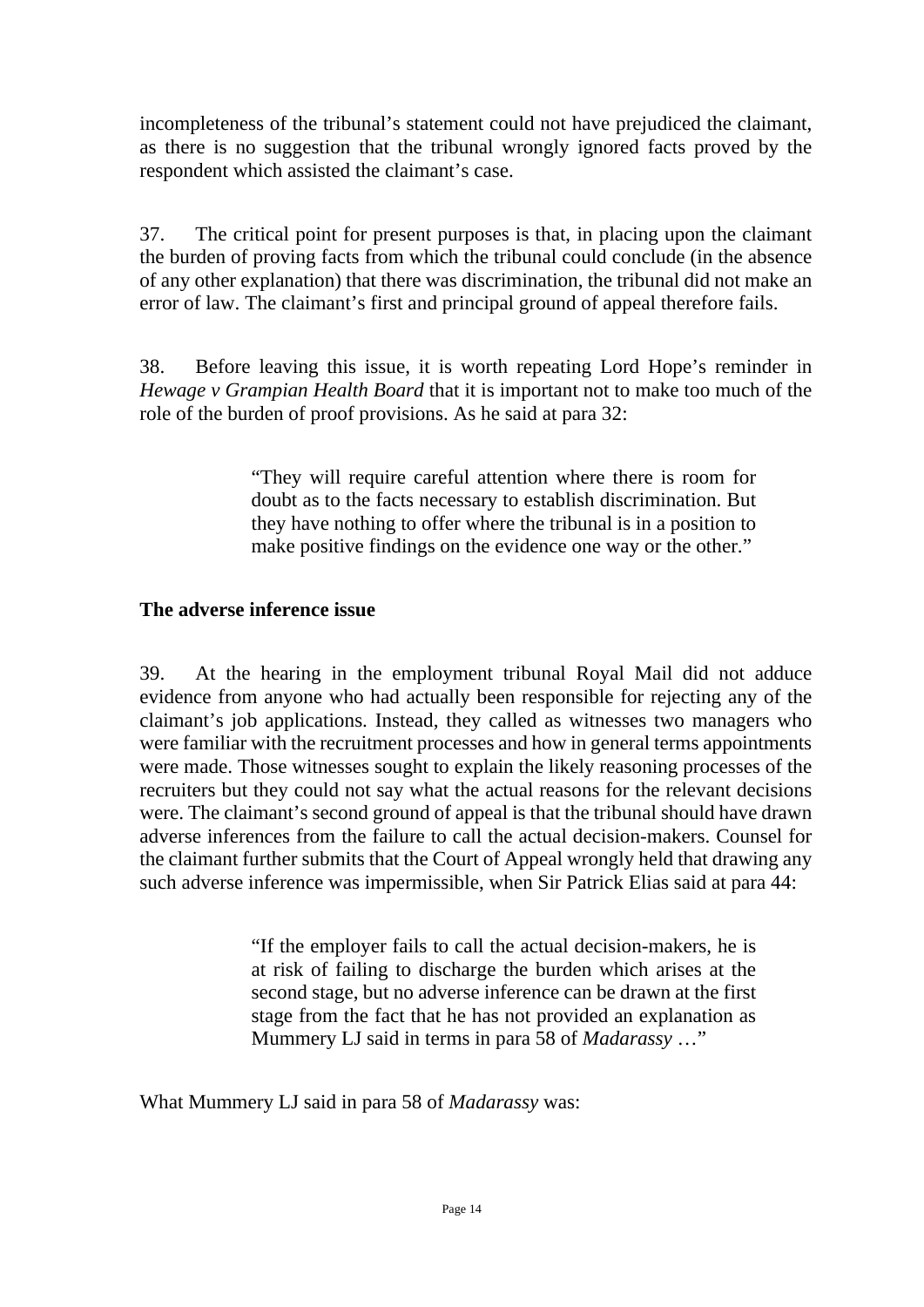"The absence of an adequate explanation for differential treatment of the complainant is not, however, relevant to whether there is a prima facie case of discrimination by the respondent. The absence of an adequate explanation only becomes relevant if a prima facie case is proved by the complainant. The consideration of the tribunal then moves to the second stage. ..."

40. I think that care is needed in interpreting these statements. At the first stage the tribunal must consider what inferences can be drawn in the absence of any explanation for the treatment complained of. That is what the legislation requires. Whether the employer has in fact offered an explanation and, if so, what that explanation is must therefore be left out of account. It follows that, as Mummery LJ and Sir Patrick Elias said in the passages quoted above, no adverse inference can be drawn at the first stage from the fact that the employer has not provided an explanation. In so far as the Court of Appeal in *Igen Ltd v Wong* at paras 21-22 can be read as suggesting otherwise, that suggestion must in my view be mistaken. It does not follow, however, that no adverse inference of any kind can ever be drawn at the first stage from the fact that the employer has failed to call the actual decisionmakers. It is quite possible that, in particular circumstances, one or more adverse inferences could properly be drawn from that fact.

41. The question whether an adverse inference may be drawn from the absence of a witness is sometimes treated as a matter governed by legal criteria, for which the decision of the Court of Appeal in *Wisniewski v Central Manchester Health Authority* [1998] PIQR P324 is often cited as authority. Without intending to disparage the sensible statements made in that case, I think there is a risk of making overly legal and technical what really is or ought to be just a matter of ordinary rationality. So far as possible, tribunals should be free to draw, or to decline to draw, inferences from the facts of the case before them using their common sense without the need to consult law books when doing so. Whether any positive significance should be attached to the fact that a person has not given evidence depends entirely on the context and particular circumstances. Relevant considerations will naturally include such matters as whether the witness was available to give evidence, what relevant evidence it is reasonable to expect that the witness would have been able to give, what other relevant evidence there was bearing on the point(s) on which the witness could potentially have given relevant evidence, and the significance of those points in the context of the case as a whole. All these matters are inter-related and how these and any other relevant considerations should be assessed cannot be encapsulated in a set of legal rules.

42. There is nothing in the reasons given by the employment tribunal for its decision in this case which suggests that the tribunal thought that it was precluded as a matter of law from drawing any adverse inference from the fact that Royal Mail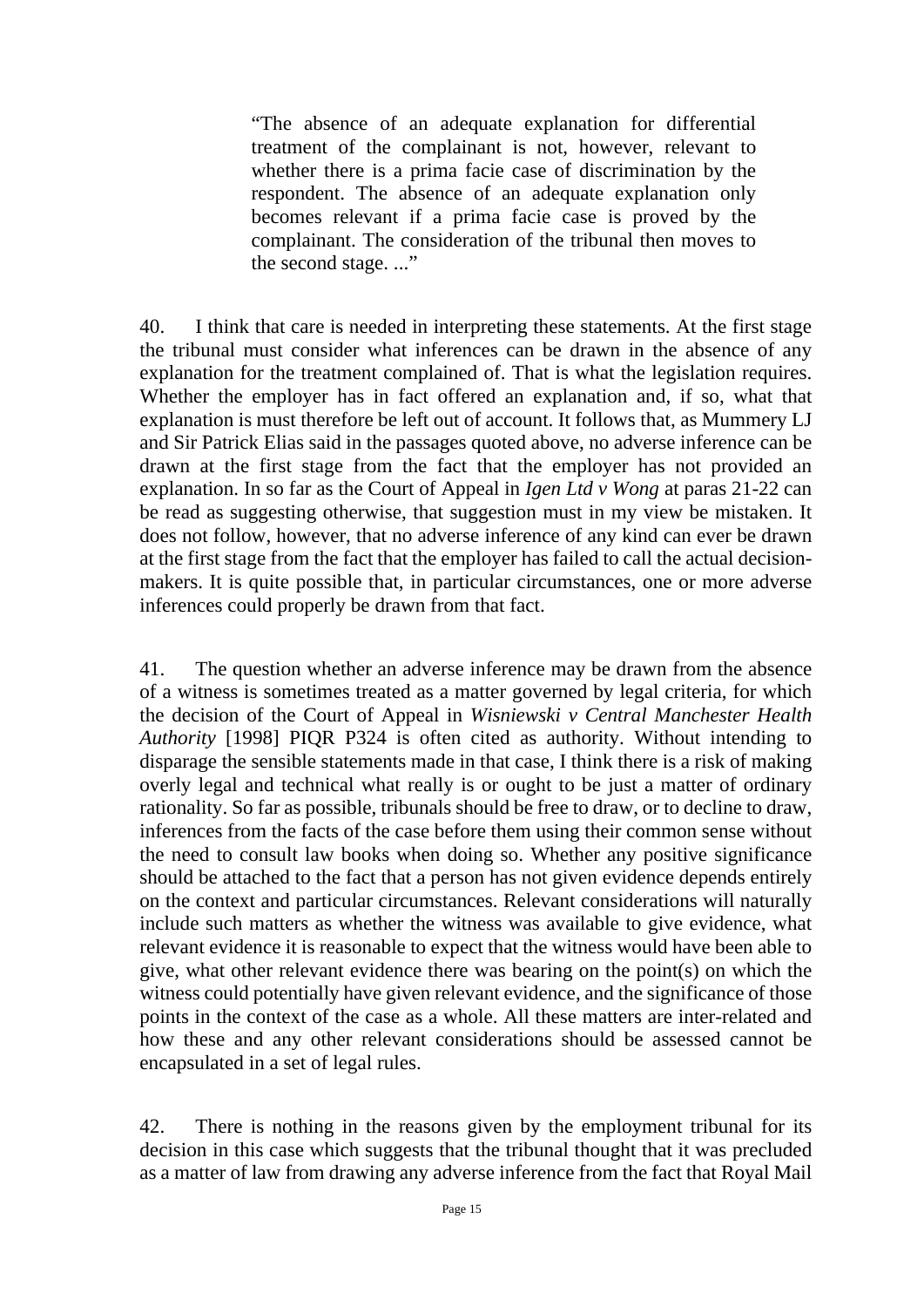did not call as witnesses any of the actual decision-makers who rejected the claimant's many job applications. The position is simply that the tribunal did not draw any adverse inference from that fact. To succeed in an appeal on this ground, the claimant would accordingly need to show that, on the facts of this case, no reasonable tribunal could have omitted to draw such an inference. That is, in its very nature, an extremely hard test to satisfy.

43. Where it is said that an adverse inference ought to have been drawn from a particular matter - here the absence of evidence from the decision-makers - the first step must be to identify the precise inference(s) which allegedly should have been drawn. In their written case on this appeal counsel for the claimant identified two such inferences: (i) that the successful applicants for the jobs for which the claimant unsuccessfully applied were of a different race or ethnic origin from the claimant; and (ii) that the recruiters who rejected the claimant's applications (in all but two cases on paper without selecting him for an interview) were aware of his race when doing so.

44. On the first point, the tribunal stated in its decision that no evidence was adduced as to the race of the successful candidates and that the tribunal could not make any findings of fact about this. The tribunal did not mention that there was evidence that seven candidates who were hired were born in the UK and one in India. But I do not think that the tribunal can reasonably be criticised for not drawing any inference about the racial profile of any of the successful applicants from the fact that the decision-makers were not called as witnesses. There can be no reasonable expectation that a respondent will call someone as a witness in case that person is able to recall information that could potentially advance the claimant's case; and I can see no reason why the tribunal should have inferred that, by not calling as witnesses any of the numerous individuals involved in making the various recruitment decisions, the respondent was seeking to withhold information about the race of successful candidates.

45. On the second point, at the time when the claimant's applications were made, the online application form which candidates were required to complete included fields for town and country of birth. Only external applicants were in fact required to complete those fields, but the tribunal found that the claimant mistakenly believed that he was still required to do so after he became directly employed by Royal Mail and therefore continued to provide this information. The tribunal found that Royal Mail receives thousands of applications when jobs are advertised, which the recruiters have to sift through, and that there was no reason to believe "that the information given by the claimant as to his town and country of birth was searched for, viewed and taken into account at any stage of the processing of the claimant's applications for jobs with the respondent". If the recruiters (some of whom worked for a specialist external recruitment agency) had given evidence, it is of course possible that any of them might have said that they did in fact look at this